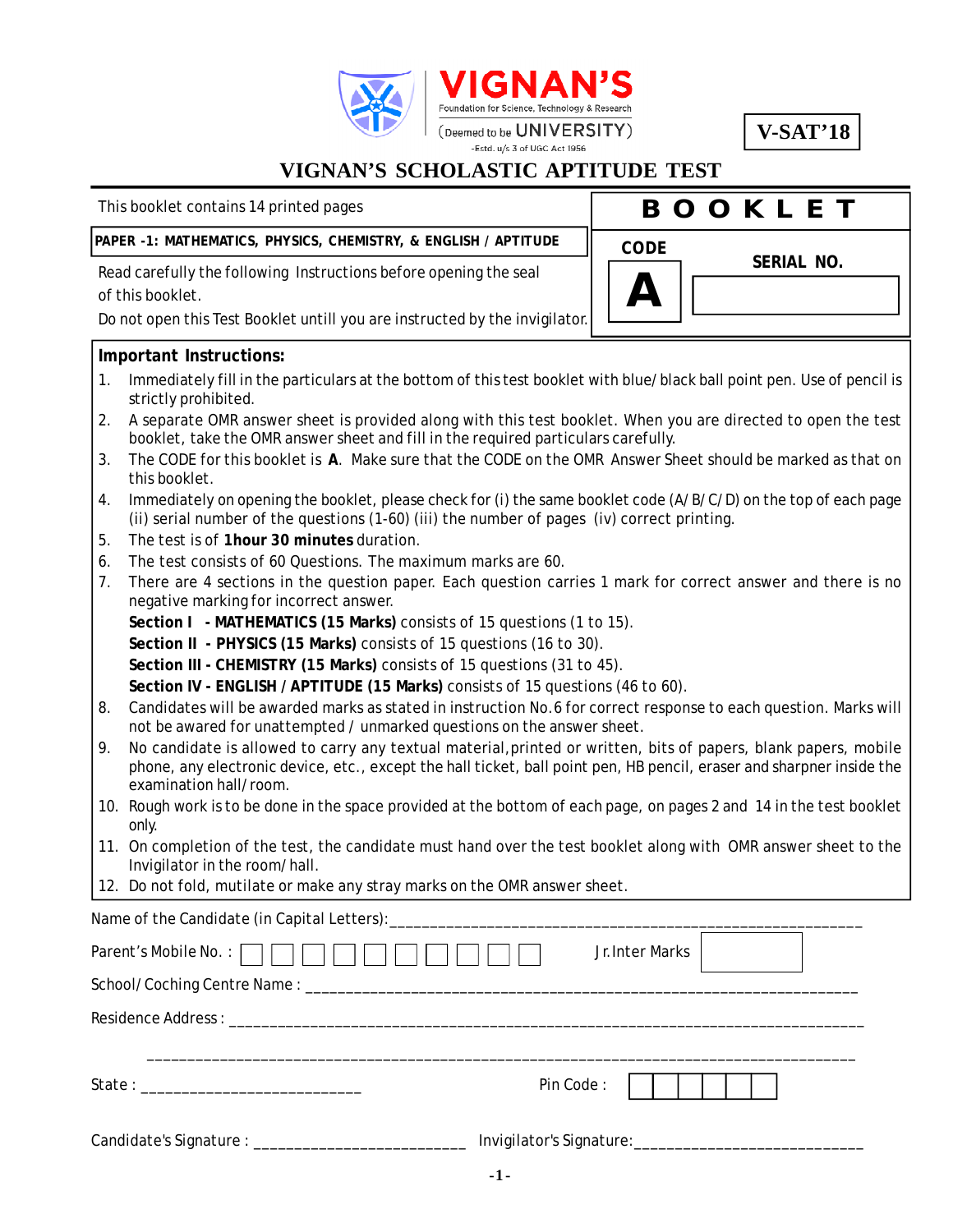### **A SPACE FOR ROUGH WORK**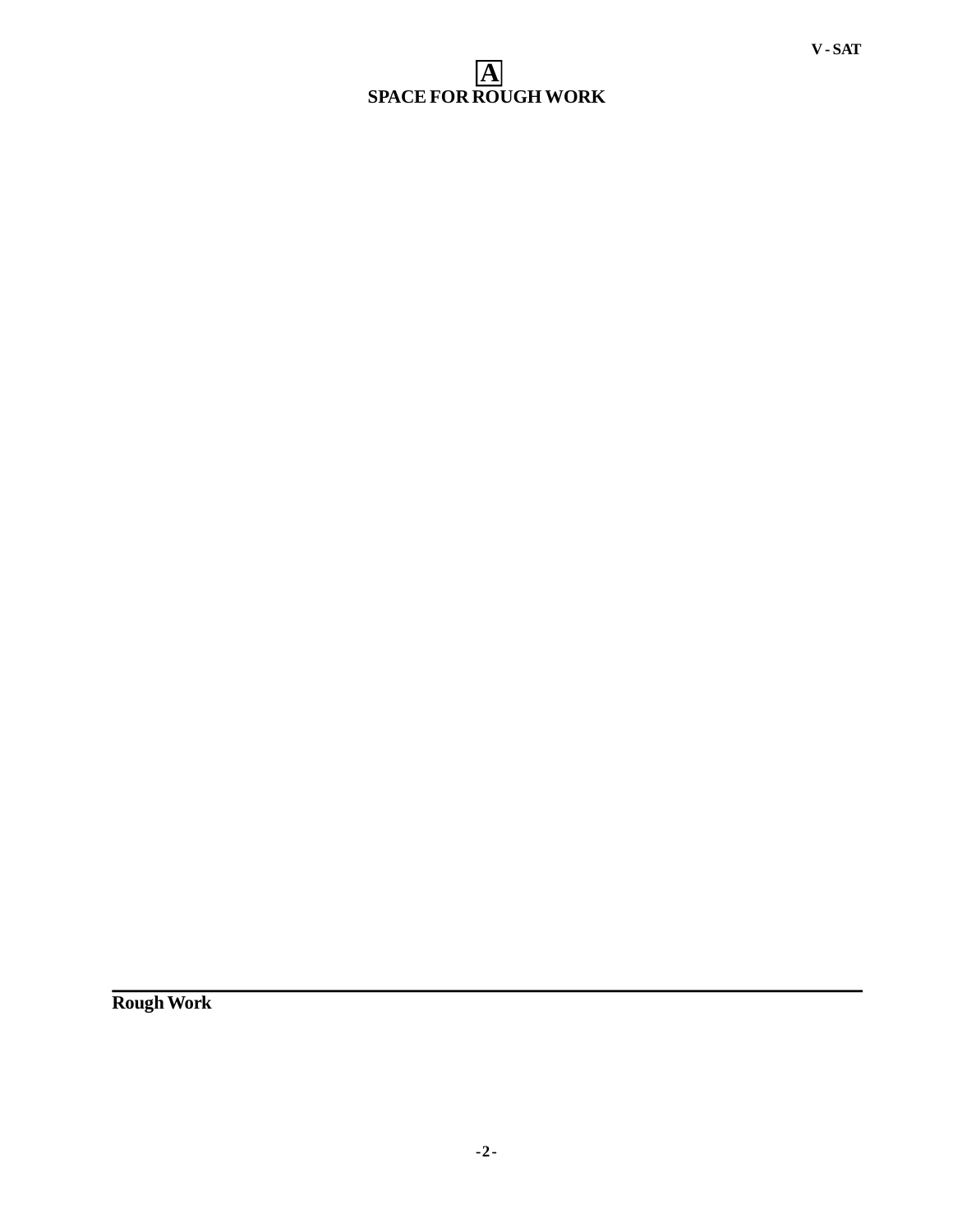## **SECTION - I MATHEMATICS**

**A**

- 1. J  $\left(\frac{1}{4} + \frac{1}{8} + \frac{1}{16} + \dots \infty\right)$  $\left(\frac{1}{1} + \frac{1}{2} + \frac{1}{2} + \dots \infty\right)$  $\lim_{n\to\infty}$   $\left(\frac{1}{5}\right)$  $\bigg)$  $\setminus$  $\mathsf{I}$  $\setminus$  $\left(1\right)^{\log_{\sqrt{5}}\left(\frac{1}{4}+\frac{1}{8}+\frac{1}{16}+\ldots\right)}$ 1 8 1 4  $\log_{\sqrt{5}}\left(\frac{1}{4}\right)$ 5 1  $\lim_{n\to\infty} \left( \frac{1}{5} \right)$  equals
	- A. 2 B. 4 C. 8 D. 0 [B]
- 2. Two cars are travelling along two roads which cross each other at right angles at *A*. One car is travelling towards A at 21 *kmph* and the other is travelling towards A at 28 *kmph.* If initially their distances from A are 1500 *km* and 2100 *km* respectively. Then the nearest distance between them is

A. 30 B. 45 C. 60 D. 75 [ C]

3. Suppose that *f* is a differentiable function with the property that  $f(x + y) = f(x)+f(y)+xy$  and

$$
\lim_{h \to 0} \frac{f(h)}{h} = 3
$$
 Then

A.  $f$  is a linear function

*f* (*x*) =  $3x + x^2$ 

C. 
$$
f(x) = 3x + \frac{x^2}{2}
$$
 D.  $f(x) = 3x - \frac{x^2}{2}$  [C]

4 . Mean of 100 items is 49. It was discovered that three items which should have been 60, 70, 80, were wrongly read as 40, 20, 50 respectively. The correct mean is

A. 48   
B. 
$$
82\frac{1}{2}
$$
 C. 80 D. 50 [D]

5. If  $f(x) = x^2 - (a+b)x + ab$  and *A* and *H* be the *A.M* and *H.M* between two quantities a and b.

Then

- A.  $A f(A) = H f(H)$  B.  $A f(H) = H f(A)$ C.  $A + f(A) = H + f(H)$  D.  $f(A) + H = f(H) + A$  [ B ]
- 6. The statement  $p \rightarrow (q \rightarrow p)$  is equivalent to
- C.  $p \rightarrow (q \land p)$ <br>**Rough Work** A.  $p \rightarrow (p \rightarrow q)$  B.  $p \rightarrow (q \vee p)$ D.  $p \rightarrow (p \leftrightarrow q)$  [B]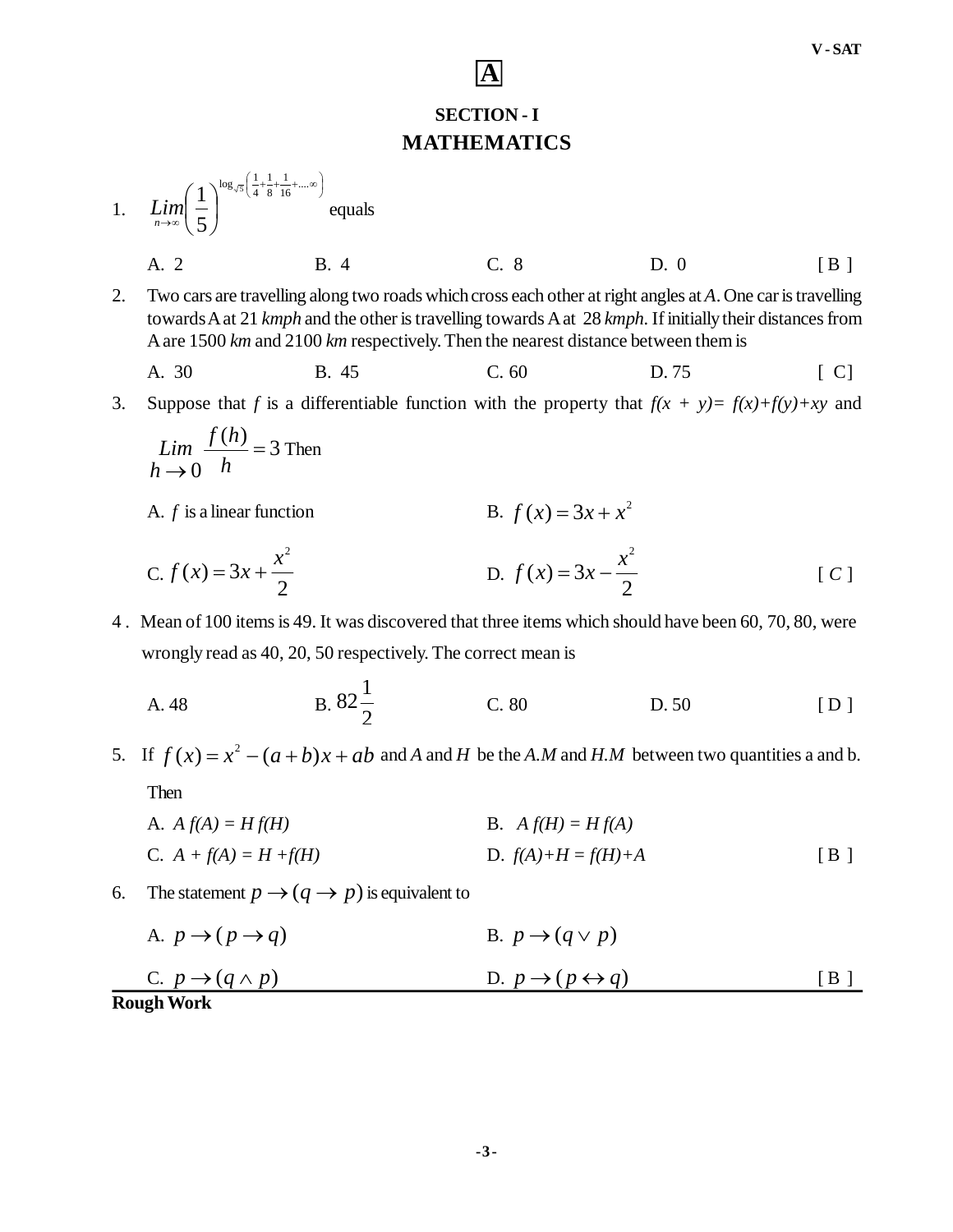7. Let  $2\sin^2 x + 3\sin x - 2 > 0$  and  $x^2 - x - 2 < 0$  (*x* is measured in radians). Then *x* lies in the interval

**A**

$$
A. \left(\frac{\pi}{6}, \frac{5\pi}{6}\right) \qquad B. \left(-1, \frac{5\pi}{6}\right) \qquad C. \left(-1, 2\right) \qquad D. \left(\frac{\pi}{6}, 2\right) \qquad [D]
$$

8. A lamp post standing at a point A on a circular path of radius r subtends an angle 30<sup>°</sup> at some point B on the path and  $AB$  subtends an angle of  $45^{\circ}$  at any other point on the path, then height of the lamp post is

A. 
$$
\sqrt{6}r
$$
 B.  $\frac{r}{\sqrt{6}}$  C.  $\sqrt{\frac{2}{3}}r$  D.  $\sqrt{\frac{3}{2}}r$  [C]

9. Let Z be a complex number and a be a real parameter such that  $z^2 + az + a^2 = 0$ , then locus of z is a A. Circle B. Pair of straight lines C. Ellipse D. Parabola [ B ]

10. A coin is tossed  $(m + n)$  times  $(m > n)$  then the probability of getting at least *m* consecutive heads is

A. 
$$
\frac{n}{2^{m+1}}
$$
 B.  $\frac{n+2}{2^{m+1}}$  C.  $\frac{n+1}{2^{m+1}}$  D. Cannot be determined [B ]

11. The roots of the quadratic equation  $8x^2 - 10x + 3 = 0$  are  $\alpha$  and  $\beta^2$  where  $\beta^2 > \frac{\pi}{2}$  $\frac{1}{2}$  $\beta^2 > \frac{1}{2}$  then the equation whose roots are  $(\alpha + i\beta)^{100}$  and  $(\alpha - i\beta)^{100}$  is [B]

A.  $x^2 - x + 1 = 0$  B.  $x^2 + x + 1 = 0$  C.  $x^2 - x - 1 = 0$  D.  $x^2 + x - 1 = 0$ 

12. If *M* is a  $3 \times 3$  matrix, where  $M^T M = I$  and  $det(M)=1$  then  $det(M-I) =$ A. 1 B. -1 C. 0 D. 2 [ C ]

13. Consider the system of linear equations in *x*, *y*, *z*  $(Sin3\theta)x - y + z = 0$ ;  $(\cos 2\theta)x + 4y + 3z = 0$ and  $2x + 7y + 7z = 0$  then a value(s) of  $\theta$  in  $(0, \pi)$  for which the system has non-trivial solution is

$$
A. \frac{5\pi}{6} \qquad B. \frac{\pi}{3} \qquad C. \frac{2\pi}{3} \qquad D. \frac{\pi}{2} \qquad [A]
$$

14. Between two junction stations there are 12 intermediate stations. Then the number of ways can a train be made to stop at 4 of these if no two of these halting stations are consecutive is [ D ] A. 252 B. 70 C. 6300 D. 126

15. Coefficient of  $x^4$  in the expansion of  $(2x^2 + x - 3)^6$  is A. 384 B. 192 C. 572 D. 64 [ B ]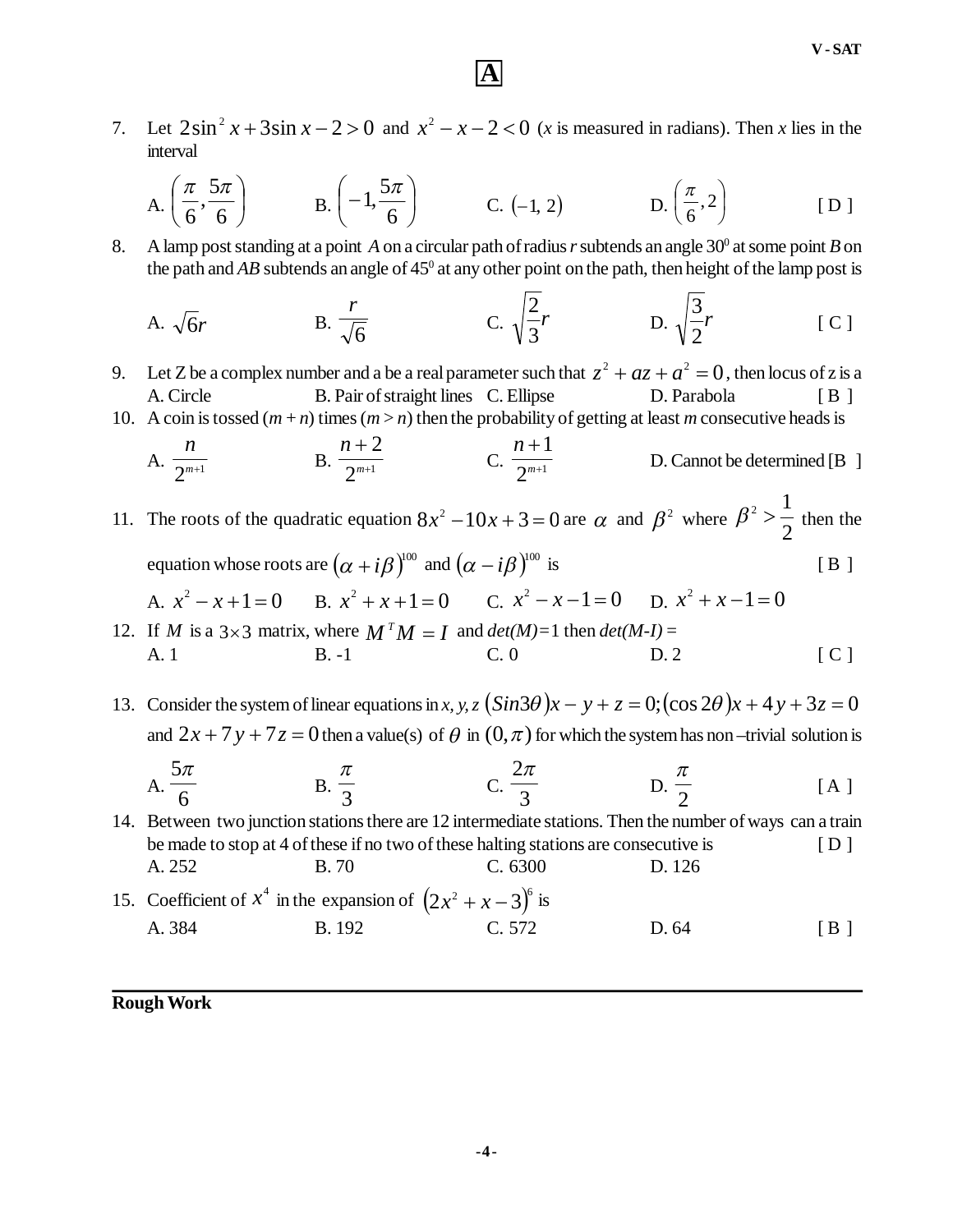## **SECTION - II PHYSICS**

**A**

- 16. When a current of  $(2.5 \pm 0.5)$  A flows through a wire, it develops a potential difference of  $(20 \pm 1)V$ . The resistance of the wire is [ B ]
	- A.  $(8 \pm 1.5)\Omega$  B.  $(8 \pm 2)\Omega$  C.  $(8 \pm 3)\Omega$  D.  $(8 \pm 1.6)\Omega$
- 17. A particle is projected with velocity *u* along the *x*-axis. The deceleration on the particle is proportional to the square of the distance from the origin as  $a = \alpha x^2$  , the distance at which the particle stop is

A. 
$$
\sqrt{\frac{3u}{2\alpha}}
$$
 \tB.  $\left(\frac{3u^2}{2\alpha}\right)^{1/3}$  \tC.  $\left(\frac{3u}{2\alpha}\right)^{1/3}$  \tD.  $\sqrt{\frac{2u^2}{3\alpha}}$  \t [B]

- 18. A stone is projected with a velocity  $10\sqrt{2m/s}$  at an angle of 45<sup>0</sup> to the horizontal. The average velocity of stone during its motion from starting point to its maximum height is (  $g = 10 m / s^2$  )
	- A.  $10\sqrt{5}m/s$  B.  $5\sqrt{5}m/s$  C.  $20\sqrt{2}m/s$  D.  $20m/s$  [B ]
- 19. About 0.014 $kg$  of nitrogen gas is enclosed in a vessel at a temperature of  $27^\circ c$ . The amount of heat to be transferred to the gas to double the r. m. s. speed of its molecules is \_\_\_\_ (*R=2 cal/mol k*)
	- A. 900 cal B. 4500 cal C. 2250 cal D. 450 cal [ C ]

20. One mole of an ideal gas has an internal energy given by  $U = U_0 + 2PV$  where *P* is the pressure and

*V* the volume of the gas.  $U_0$  is a constant. This gas under goes the quasistatic cyclic process *ABCDA* as shown in *U-V* diagram

- (a). The molar heat capacity of the gas at constant pressure is 3R.
- (b). The work done by the ideal gas in the process AB is  $\frac{6}{10}$   $\frac{1}{2}$  ln 2 2  $U_1 - U_0$

(c). Assuming that the gas consists of a mixture of two gases, the gas is a mixture of di and tri atomic gases The correction option is

| The concentration is     |                          |     |
|--------------------------|--------------------------|-----|
| A. Only a, b are correct | B. Only b, c are correct |     |
| C. Only c is correct     | D. All are correct       | [A] |



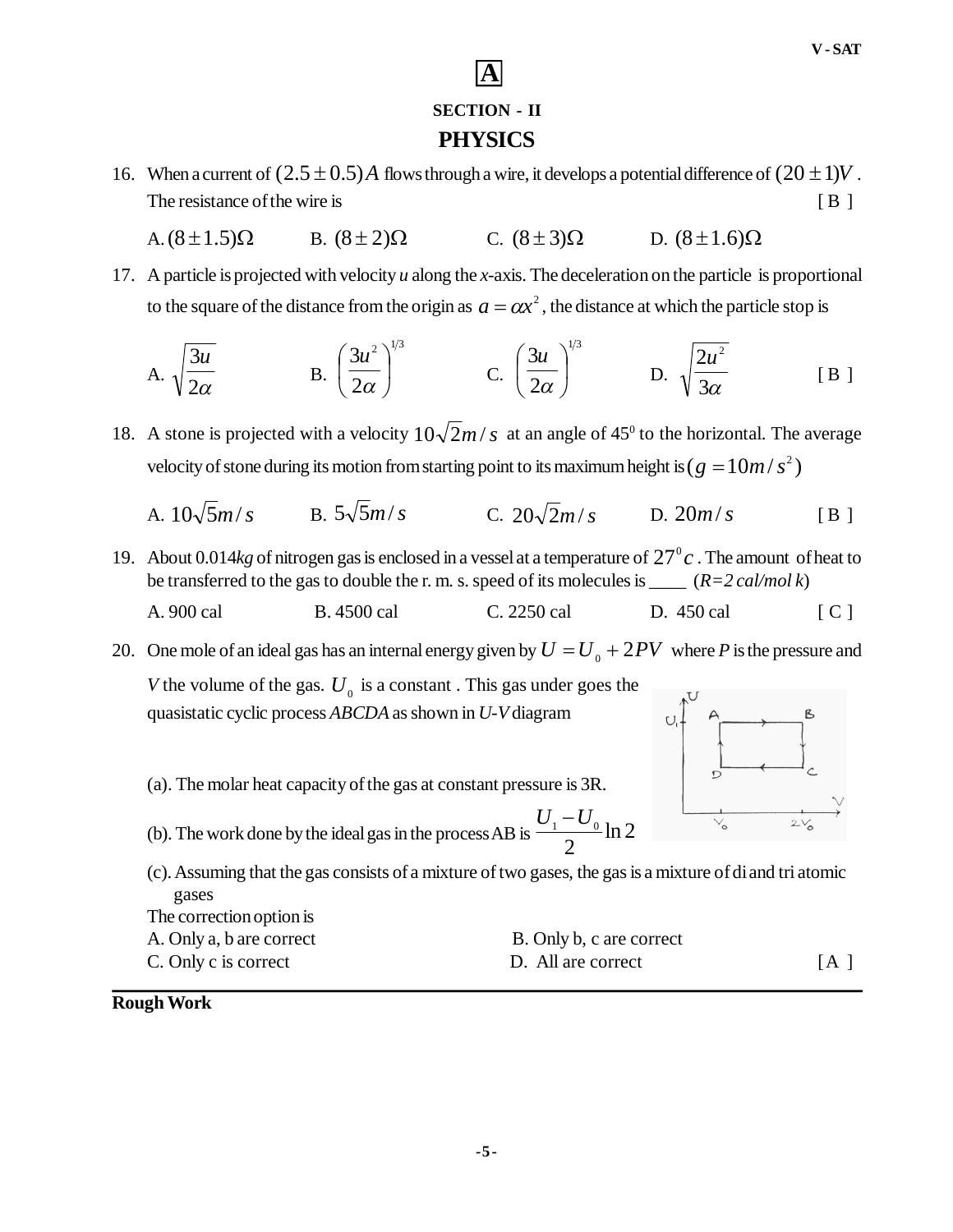$\mathbf{B}$ 

## **A**

21. In the arrangement shown,  $m_B = 3m$ , density of liquid is  $\rho$  and density of block B

is  $2\rho$ . The system is released from rest so that block *B* moves up when in liquid and moves down when completely out of liquid with the same acceleration. The mass of  $blockA$  is  $[B]$ 

A. 
$$
\frac{9m}{2}
$$
 \t\t B.  $\frac{9m}{4}$  \t C. 2m \t D.  $\frac{7m}{4}$ 

22. A refrigerator placed in a room at 300 k has inside temperature 200 *k*. How many calories of heat shall be delivered to the room for each 2 *kcal* of energy consumed by the refrigerator ideally?

A. 4 kcal B. 2 kcal C. 6 kcal D. 8 kcal [ C ]

23. A closed cubical box made of perfectly insulating material has walls of thicken 8cm and the only way for the heat to enter or leave the box is through the solid, cylindrical,

metal plugs each of cross sectional area 12 *cm<sup>2</sup>* and length 8 *cm* fixed in the opposite walls of the box as shown in fig. The outer surface A is kept at  $100^{\rm o}c\,$  while the outer surface B of other plug is kept at  $4^{\circ}c$  .The coefficient of thermal conductivity of material of the plugs is  $0.5 cal/cm - sec^{\circ}c$  . A source of energy generating 36 cal/sec is enclosed inside the box. The equilibrium temperature



7*m*

of the inner surface of the box assuming that it is same at all points on the inner surface is

A. 
$$
52^{\circ}c
$$
 B.  $76^{\circ}c$  C.  $48^{\circ}c$  D.  $62^{\circ}c$  [B]

24. Suppose potential energy between electron and proton at separation r is given by  $U = K \log r$ , where K is a constant. For such a hypothetical hydrogen atom, the radius of  $n^{th}$  Bohr's orbit is

A. 
$$
\frac{nh}{2\pi\sqrt{mk}}
$$
 B.  $\frac{2\pi h}{n\sqrt{mk}}$  C.  $\frac{nh}{2\pi mk}$  D.  $\frac{n^2h^2}{2\pi mk}$  [A]

25. What is the output Y in the following circuit, when all the three inputs A, B, C are first 1 and then 0?

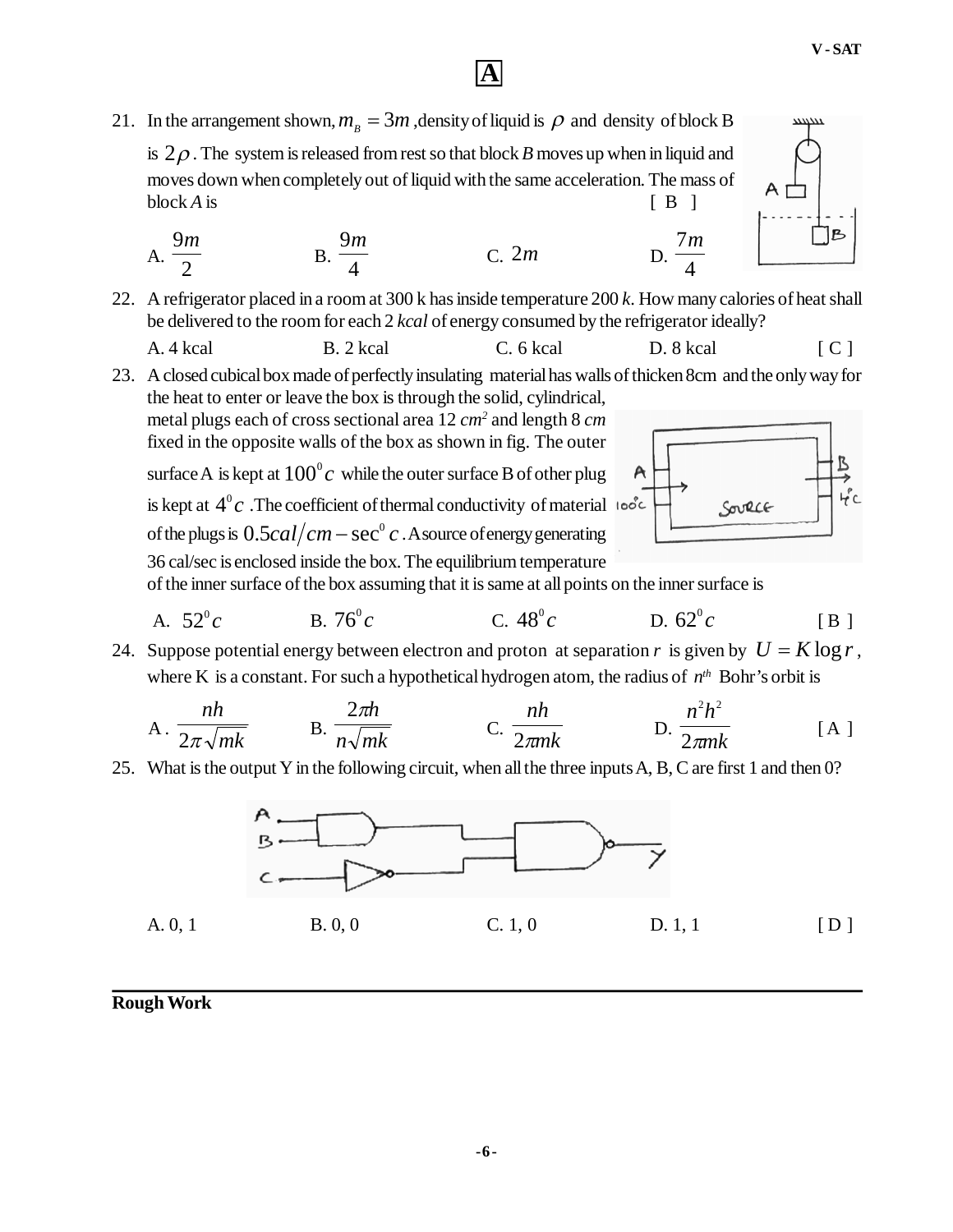26. A sample of radioactive material decays simultaneously by two processes A and B with half- lives 2  $\frac{1}{\Box}$ hr and  $\frac{1}{4}$ 1 hr respectively. For first half hour it decay with the process A, next one hour with the process B and for further half an hour with both A and B. If originally there were  $N_{\rm o}$  nuclei, the number of nuclei after 2 hours of such decay is [ D ]

A. 
$$
\frac{N_0}{2^4}
$$
 \t\t B.  $\frac{N_0}{2^2}$  \t\t C.  $\frac{N_0}{2^6}$  \t\t D.  $\frac{N_0}{2^8}$ 

27. A source of light is placed above a sphere of radius 10*cm*. Find the maximum number of electrons emitted by the sphere before emission of photo electrons stop. The energy of incident photon is 4.2*ev* and the work function of metal is 1.5*ev* [ C ]

A. 
$$
2.08 \times 10^{18}
$$
 B.  $4 \times 10^{19}$  C.  $1.875 \times 10^{8}$  D.  $2.88 \times 10^{8}$ 

28. A sinusoidal voltage *V (t) =100sin500t* is applied across a pure inductance of *L= 0.02H*. The current through the coil is [A]

| A. -10cos500t | $B.-10\sin 500t$ |
|---------------|------------------|
| C. 10sin500t  | D.10cos500t      |

29. The torque required to hold a small circular coil of 10 *turns*, area  $1mm^2$  and carrying a current of

*A*  $\bigg)$  $\setminus$  $\mathsf{I}$  $\setminus$ ſ 44  $\left\langle \frac{21}{44} \right\rangle$  in the middle of a long solenoid of  $10^3$  turns/m carrying a current of 2.5 A, with its axis

perpendicular to the axis of solenoid is [ B]

- A. Zero B.  $1.5 \times 10^{-8} N m$
- C.  $1.5 \times 10^{-3} N m$  $1.5 \times 10^{-3} N - m$  D.  $1.5 \times 10^{-6} Nm$
- 30. Two identical drops of water are falling through air with a steady speed of *V* each. If the drops coalese to from a single drop, the new terminal velocity is  $[ C ]$ 
	- A.  $V^1 = 2^{3/2}V$  B.  $V^1 = 2V$  C.  $V^1 = 2^{2/3}V$  D.  $V^1 = 2^2V$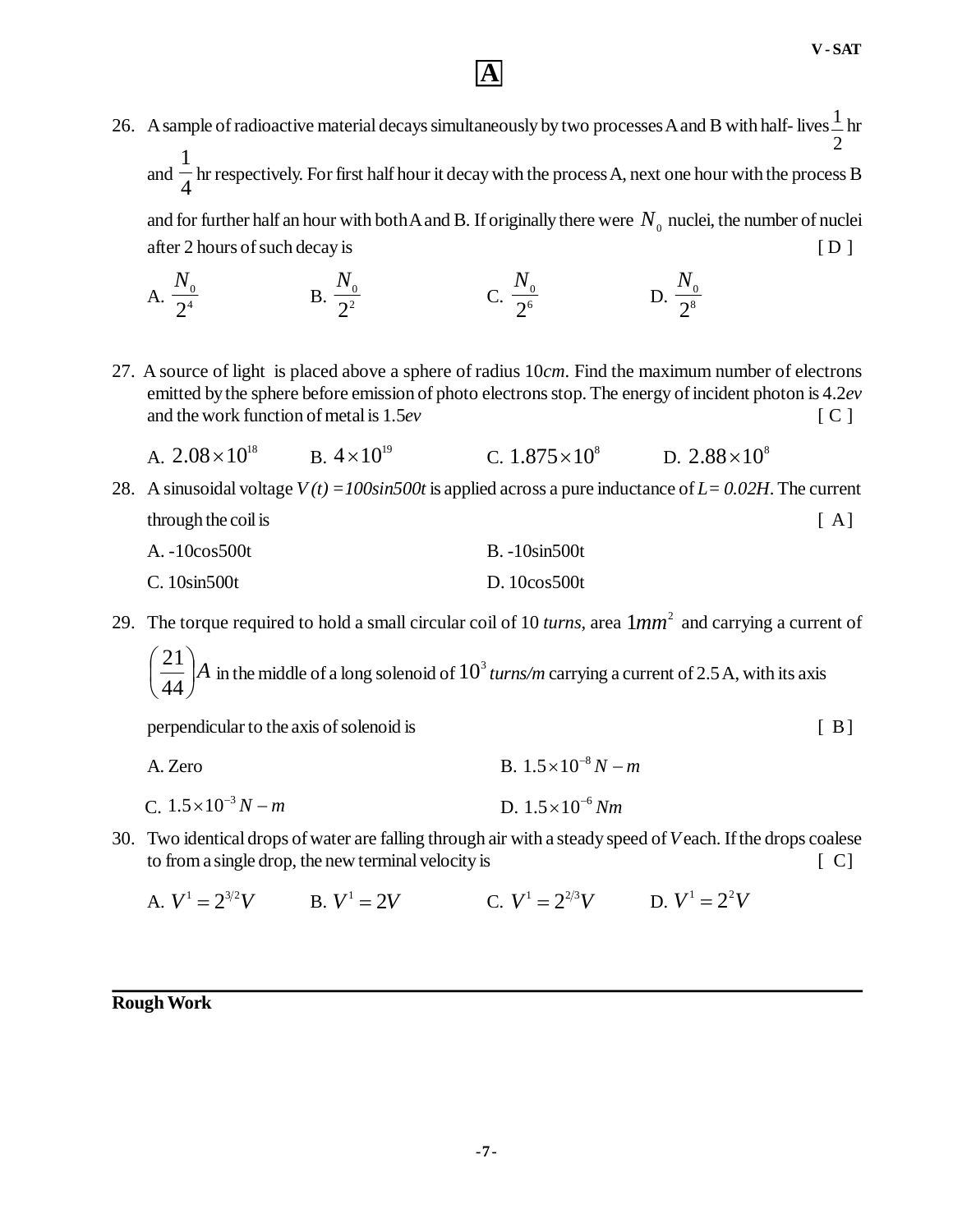### **SECTION - III CHEMISTRY**

**A**

31. In  $SN^2$  reactions the correct order of reactivity for the following compounds

$$
CH_3Cl, CH_3CH_2Cl, (CH_3)_2CHCl
$$
 and  $(CH_3)_3Ccl$  is  
\nA.  $CH_3Cl > CH_3CH_2Cl > (CH_3)_2CHcl > (CH_3)_3Ccl$   
\nB.  $CH_3CH_2Cl > CH_3Cl > (CH_3)_2CHcl > (CH_3)_3Ccl$   
\nC.  $(CH_3)_2CHcl > CH_3CH_2Cl > CH_3Cl > CH_3Cl > (CH_3)_3Ccl$   
\nD.  $CH_3Cl > (CH_3)_2CHcl > CH_3CH_2Cl > (CH_3)_3Ccl$ 

32. For the non Stoichiometric reaction  $2A + B \rightarrow C + D$  the following kinetic data were obtained in the separate experiments all at 298K [C] separate experiments all at 298*K* 

*Initial Concentration Initial Concentration Initial rate of formation of C*

| [A] | [B] | $mol.lit^{-1} sec^{-1}$ |
|-----|-----|-------------------------|
| 0.1 | 0.1 | $1.2 \times 10^{-3}$    |
| 0.1 | 0.2 | $1.2 \times 10^{-3}$    |
| 0.2 | 0.1 | $2.4 \times 10^{-3}$    |

The rate law for formation of *C* is

$$
\text{A.} \frac{dc}{dt} = K[A]^2[B] \qquad \qquad \text{B.} \frac{dc}{dt} = K[A][B]^2
$$
\n
$$
\text{C.} \frac{dc}{dt} = K[A] \qquad \qquad \text{D.} \frac{dc}{dt} = K[A][B]
$$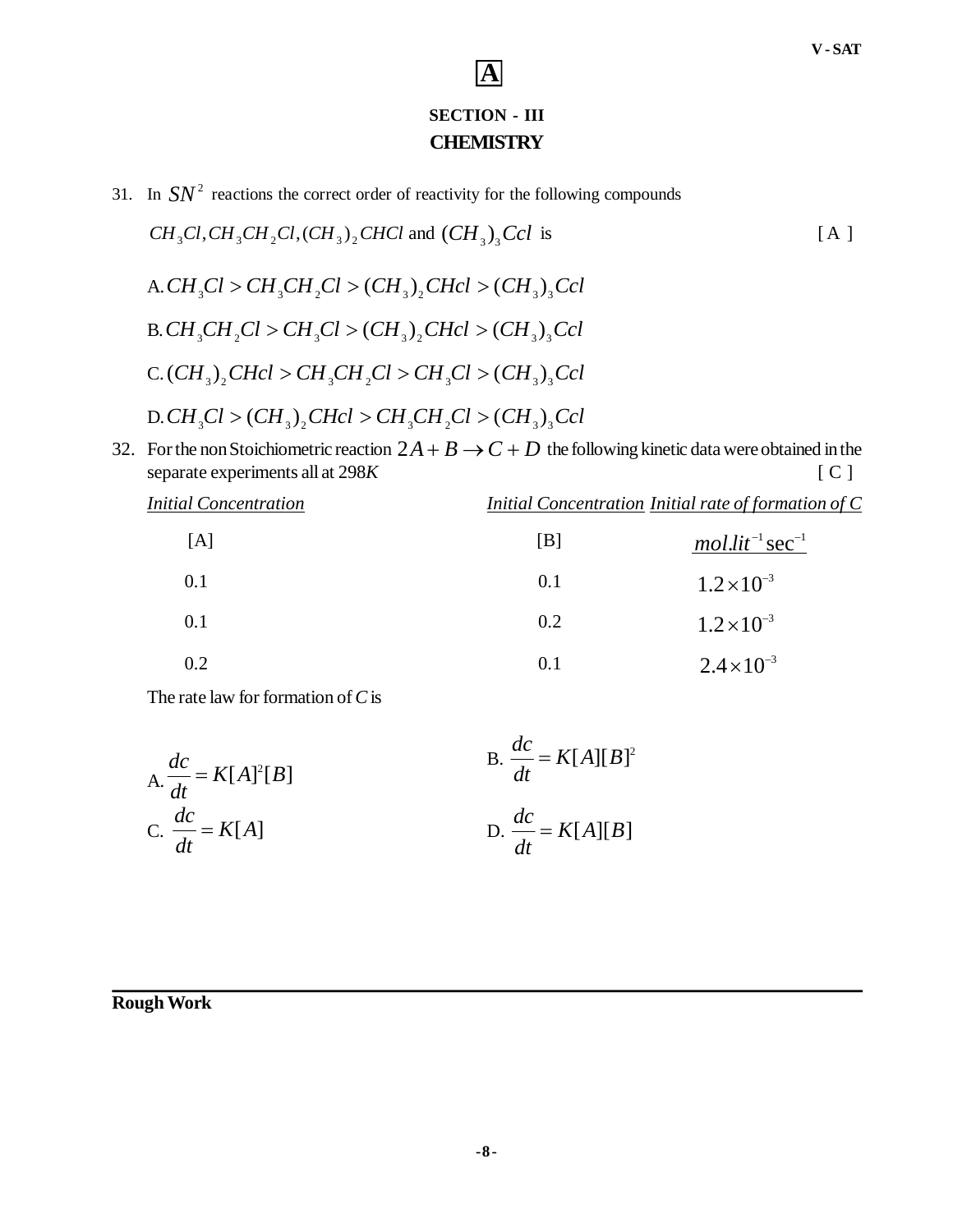33. Sodium Phenoxide when heated with  $Co_2$  under pressure  $125^\circ c$  yields a product, which on acetylation  $p$ roduces C.?  $[D]$ 



The major product C would be:



34. The correct set of four quantum numbers for the valency electrons of Rubidium atom (*Z=37)* is

A.  $5,1,0,+1/2$  B.  $5,1,1,+1/2$  [ D] C.  $5,0,1,+1/2$  D.  $5,0,0,+1/2$ 

35. Resistance of *0.2M* solution of an electrolyte is *50 ohms*. The specific conductance of the solution is  $1.4$   $sm^{-1}$  . The resistance of 0.5 M solution of the same electrolyte is 280 ohm. The molar conductivity of 0.5 *M* solution of the electrolyte in  $sm^2mol^{-1}$  is  $[D]$ 

A.  $5 \times 10^{-3}$ B.  $5 \times 10^3$  $5 \times 10^3$  C.  $5 \times 10^2$  D.  $5 \times 10^{-4}$  $5 \times 10^{-7}$ 

36. The major organic compound formed by the reaction of 1, 1, 1-trichloro ethane with silver powder is

- A. Ethene B. 2- Butyne C. 2 - Butene [ B]
- 37. The most suitable reagent for the conversion of  $RCH_2OH \rightarrow RCHO$  is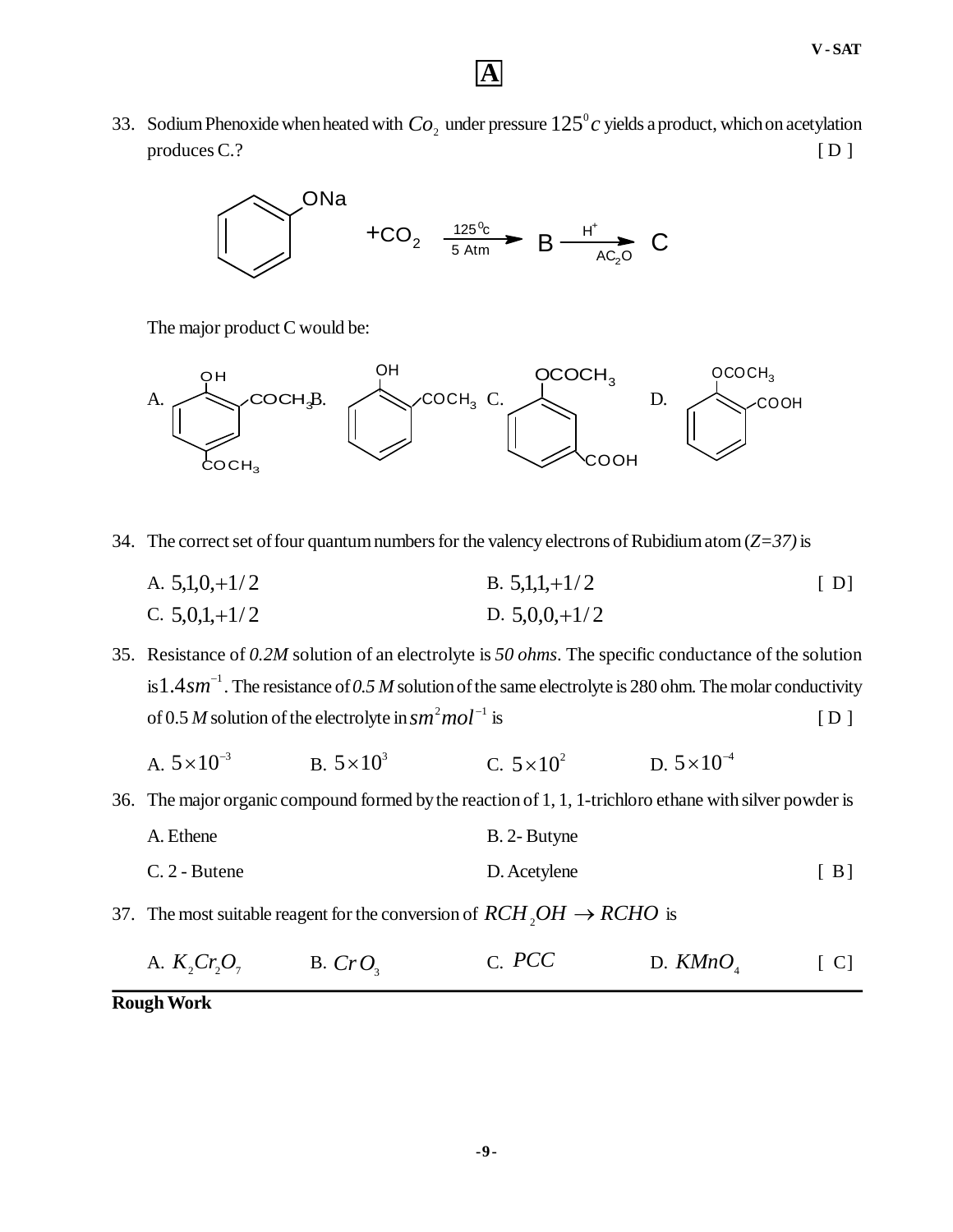- 38. Allyl phenyl ether can be prepared by heating [ D ]
	- A.  $C_{6}H_{5}CH = CH Br + CH_{3}ONa$
	- B.  $CH_2 = CHBr + C_6H_5CH_2ONa$
	- $C_c$ ,  $C_6H_5Br + CH_2 = CH CH_2ONa$
	- D.  $CH_2 = CH CH_2Br + C_6H_5ONa$
- 39. Vander Waals equation for a gas is stated as  $P = \frac{nRT}{V-nb} \left(\frac{an^2}{V^2}\right)^2$ J  $\mathcal{L}$  $\overline{\phantom{a}}$  $\setminus$ ſ - $=\frac{n\pi}{V-nb}-\frac{an}{V^2}$ 2 *V an V nb*  $P = \frac{nRT}{r} - \left(\frac{an^2}{r^2}\right)$ . This equation reduces to perfect gas

equation 
$$
P = \frac{nRT}{V}
$$
 when [C]

- A. Both temperature and pressure are very low
- B. Both temperature and pressure are very high
- C. Temperature is sufficiently high and pressure is low
- D. Temperature is sufficiently low and pressure is high
- 40. In a set of reactions P-nitro toluene yielded a product 'E' [ C]

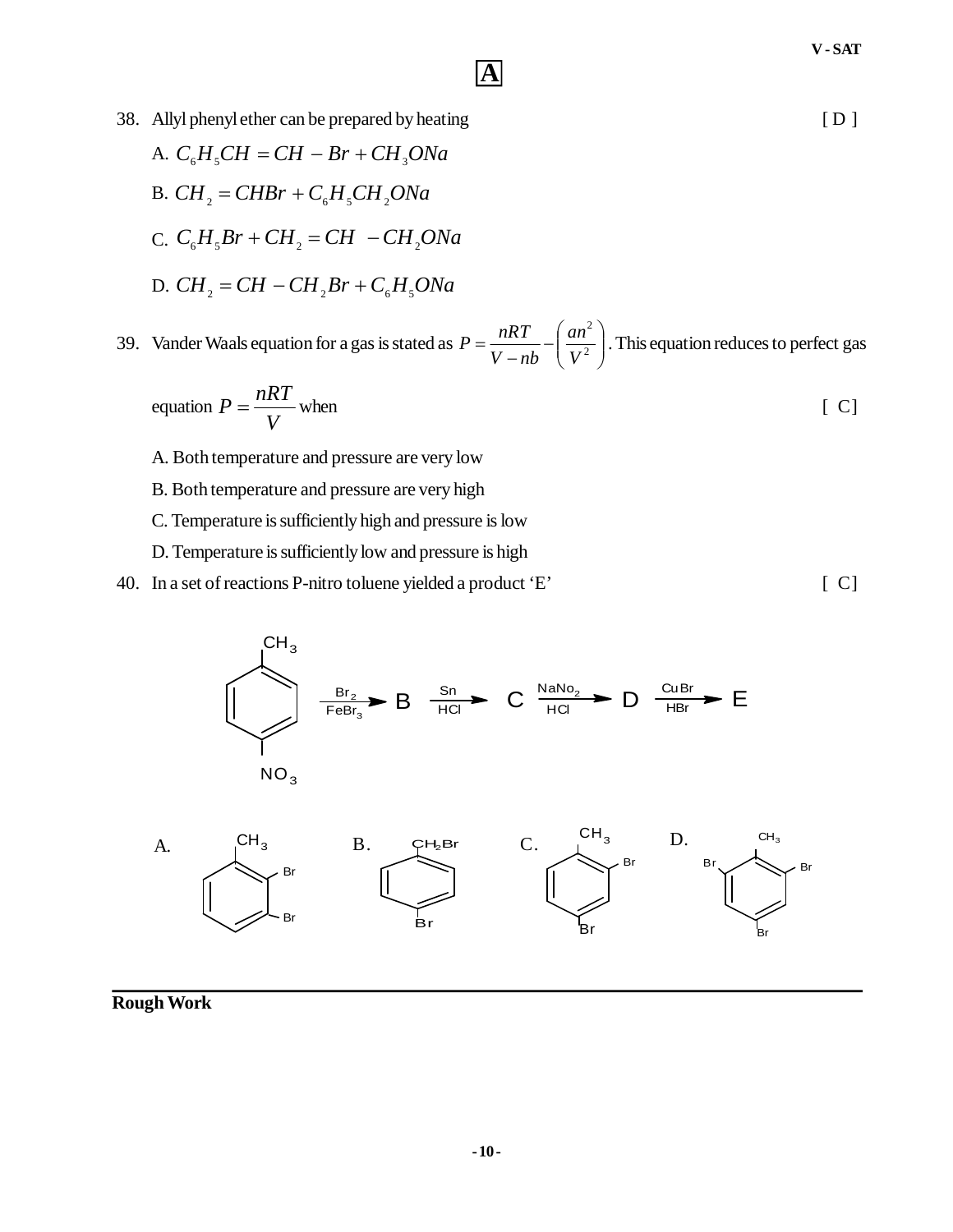41. For the estimation of nitrogen 1.4*g* of an organic compound was digested by Kjeldahl Method and evolved ammonia was absorbed in 60ml of  $\frac{1}{10}H_{2}SO_{4}$  $\frac{M}{10}H_{2}SO_{4}$ . The unreacted acid requires 20ml of

$$
\frac{M}{10} NaOH
$$
 for complete neutralization. The percentage of nitrogen in the compound is [A]

- A. 10% B. 3% C. 5 % D. 6%
- 42. *CsCl* crystallizes in body centered cubic lattice. If *'a'* is its edge length then which of the following expression is correct [ B ]
	- A. 2 3*a*  $rcs^{+} + rcl^{-} =$ B. 2 3*a*  $rcs^+$  +  $rcl^-$  =  $C.$   $rcs^{+} + rcl^{-} = \sqrt{3}a$ D.  $rcs^{+} + rcl^{-} = 3a$
- 43. For complete combustion of ethane  $C_2H_5OH_{(l)} + 3O_{2(g)} \rightarrow 2CO_{2(g)} + 3H_2O_{(l)}$  the amount of heat produced as measured in bomb calorimeter is  $1364.47$ *kj/mol* at  $25^{\rm o}c$  . Assuming the ideality the Enthalpy of combustion  $\Delta H$  for the reaction will be

A. -1361.95 kJ /mol B. -1460.50 kJ/mol C. -1350.50 kJ/mol D. -1366.95 kJ/mol [ D ]

# 44. Which one is classified as a Condensation Polymer?

```
A. Neoprene B. Teflon C. Acrylonitrile D. Dacron [ D]
```
45. The Octahedral complex of a metal ion  $M^{+3}$  with four monodentate ligands  $L_1, L_2, L_3$  and  $L_4$  absorbs wave lengths in the region of red, green, yellow and blue respectively. The increasing order of ligand strengths of four ligands is [A ]

A.  $L_1 < L_2 < L_3 < L_4$  B.  $L_3 < L_5 < L_4 < L_5$ C.  $L_1 < L_2 < L_3 < L_4 < L_5$ <br>D.  $L_4 < L_5 < L_6 < L_7$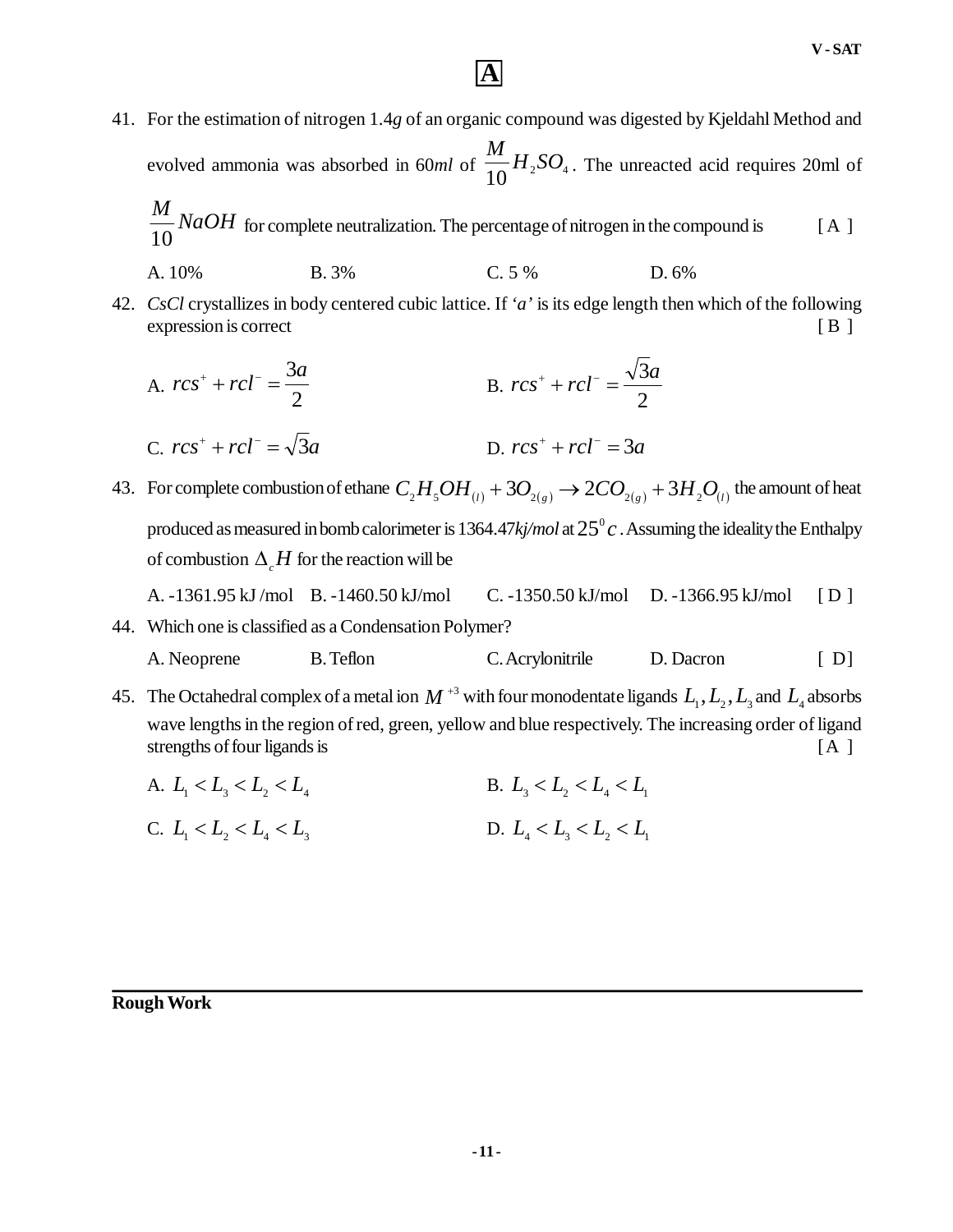### **SECTION - IV**

### **ENGLISH / APTITUDE**

| <b>Rough Work</b>                                                                                                                                                                                                                      |                                                                                                                |                                                      |                  |     |
|----------------------------------------------------------------------------------------------------------------------------------------------------------------------------------------------------------------------------------------|----------------------------------------------------------------------------------------------------------------|------------------------------------------------------|------------------|-----|
| A. 200 m                                                                                                                                                                                                                               | B. 300 m                                                                                                       | C. 270 m                                             | D. 160 m         |     |
| might reach it at the same time?                                                                                                                                                                                                       | 53. A runs 1 time as fast as B. If A gives B a start of 80 m, how far must the winning post be so that A and B |                                                      |                  | [A] |
| A. 86 sec                                                                                                                                                                                                                              | <b>B.</b> 80 sec                                                                                               | $C.76$ sec                                           | D. None of these |     |
|                                                                                                                                                                                                                                        | 52. In a 300 m race A beats B by 22.5 m or 6 seconds. B's time over the course is                              |                                                      |                  | [B] |
| C. A is equal to $B$ .                                                                                                                                                                                                                 |                                                                                                                | D. If x is smaller than y, then A is greater than B. |                  |     |
| A. $A$ is smaller than $B$ .                                                                                                                                                                                                           |                                                                                                                | B. $A$ is greater than $B$                           |                  |     |
| 51. If $A = x\%$ of y and $B = y\%$ of x, then which of the following is true?<br>[C]                                                                                                                                                  |                                                                                                                |                                                      |                  |     |
| A. 0.934                                                                                                                                                                                                                               | B. 0.945                                                                                                       | C. 0.954                                             | D. 0.958         |     |
| 50. If $\log 27 = 1.431$ , then the value of $\log 9$ is                                                                                                                                                                               |                                                                                                                |                                                      |                  | [C] |
| A.2:3:4                                                                                                                                                                                                                                | B. 6:7:8                                                                                                       | C.6:8:9                                              | D. None of these | [A] |
| 49. Seats for Mathematics, Physics and Biology in a school are in the ratio 5 : 7 : 8. There is a proposal to<br>increase these seats by 40%, 50% and 75% respectively. What will be the ratio of new seats?                           |                                                                                                                |                                                      |                  |     |
| A. 20                                                                                                                                                                                                                                  | <b>B.30</b>                                                                                                    | C.48                                                 | D. 58            |     |
| 48. The sum of three numbers is 98. If the ratio of the first to second is 2:3 and that of the second to the third<br>is $5:8$ , then the second number is                                                                             |                                                                                                                |                                                      |                  | [A] |
| A. 1 hour                                                                                                                                                                                                                              | B. 2 hours                                                                                                     | C. 6 hours                                           | D. 8 hours       |     |
| 47. Two pipes A and B together can fill a cistern in 4 hours. Had they been opened separately, then B would<br>have taken 6 hours more than A to fill the cistern. How much time will be taken by A to fill the cistern<br>separately? |                                                                                                                |                                                      |                  | [C] |
| A. 40 minutes                                                                                                                                                                                                                          | B. 1 hour                                                                                                      | C. 1 hr 15 min                                       | D. 1 hr 30 min   |     |
| 10 minutes. How long will it take to go $5 \, km$ in stationary water?                                                                                                                                                                 |                                                                                                                |                                                      |                  |     |
| 46. A boatman goes 2 km against the current of the stream in 1 hour and goes 1 km along the current in                                                                                                                                 |                                                                                                                |                                                      |                  |     |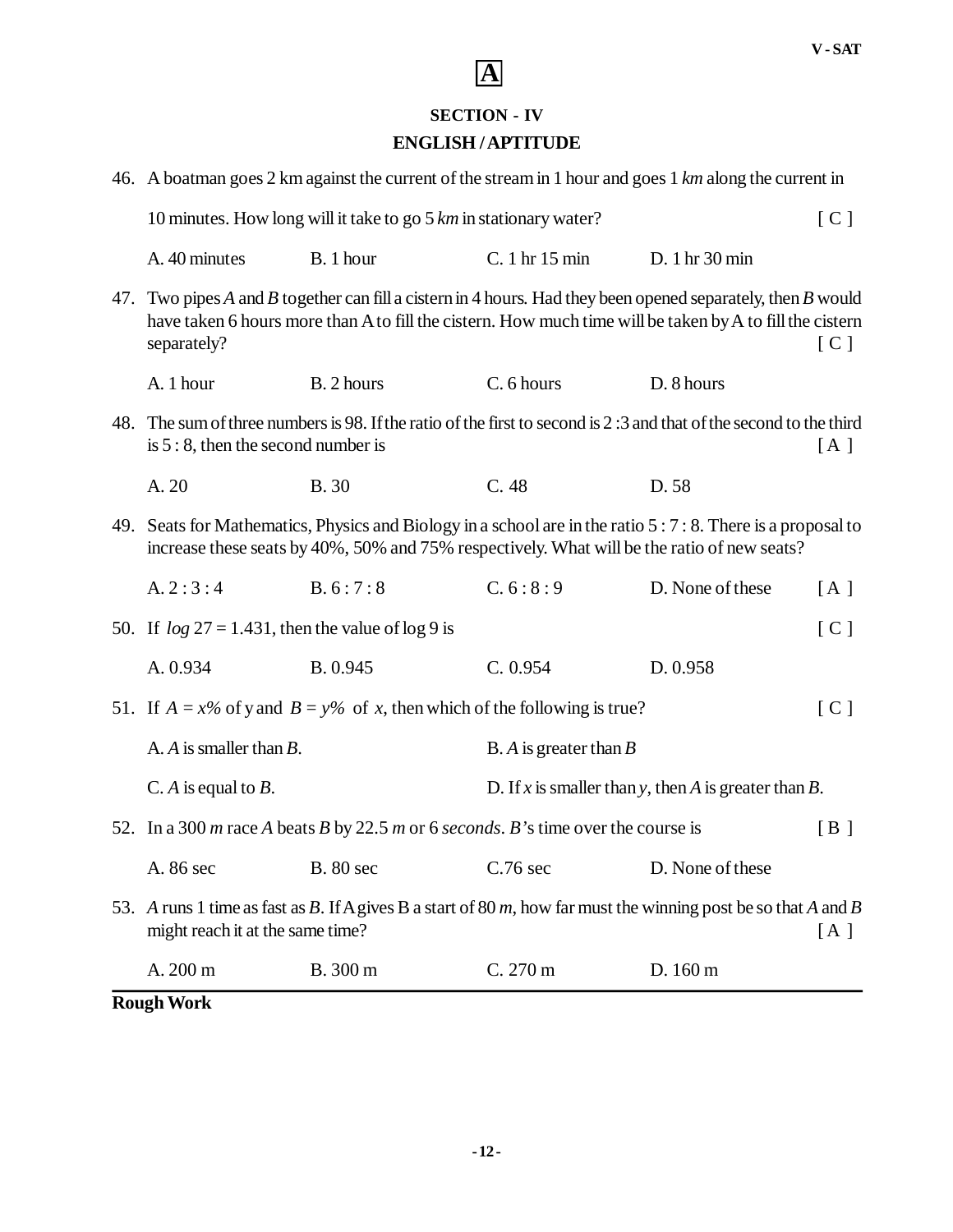|                                                              | 54. He was struck ____ lightning.                     |                                                           |                     |                       |     |
|--------------------------------------------------------------|-------------------------------------------------------|-----------------------------------------------------------|---------------------|-----------------------|-----|
|                                                              | A. with B. by                                         |                                                           | C. for              | D. at                 | [B] |
|                                                              |                                                       |                                                           |                     |                       |     |
|                                                              | A. from                                               | B. since                                                  | C. for              | D. of                 | [C] |
|                                                              | 56. Bharat goes to the office _________ foot.         |                                                           |                     |                       |     |
|                                                              | A. on                                                 | B. by                                                     | $C \cdot$ in        | D. with               | [A] |
|                                                              | 57. Neena _____ the report by Monday.                 |                                                           |                     |                       | [A] |
|                                                              |                                                       | A. will submit B. will have submitted C. is submitting    |                     | D. will be submitting |     |
| 58. Sunitha said that she seem on this novel for five years. |                                                       |                                                           |                     |                       |     |
|                                                              | A. has been working<br>C. have been working           |                                                           | B. had been working |                       |     |
|                                                              |                                                       |                                                           | D. will work        |                       | [B] |
|                                                              | 59. They _______ the old wall when it collapsed.      |                                                           |                     |                       |     |
|                                                              |                                                       | A. are painting B. was painting C. were painting D. paint |                     |                       | [C] |
|                                                              | 60. Children were excited to see a ______ of candies. |                                                           |                     | [A]                   |     |
|                                                              | A. mint                                               | B. plague                                                 | C. wisp             | D. prattle            |     |